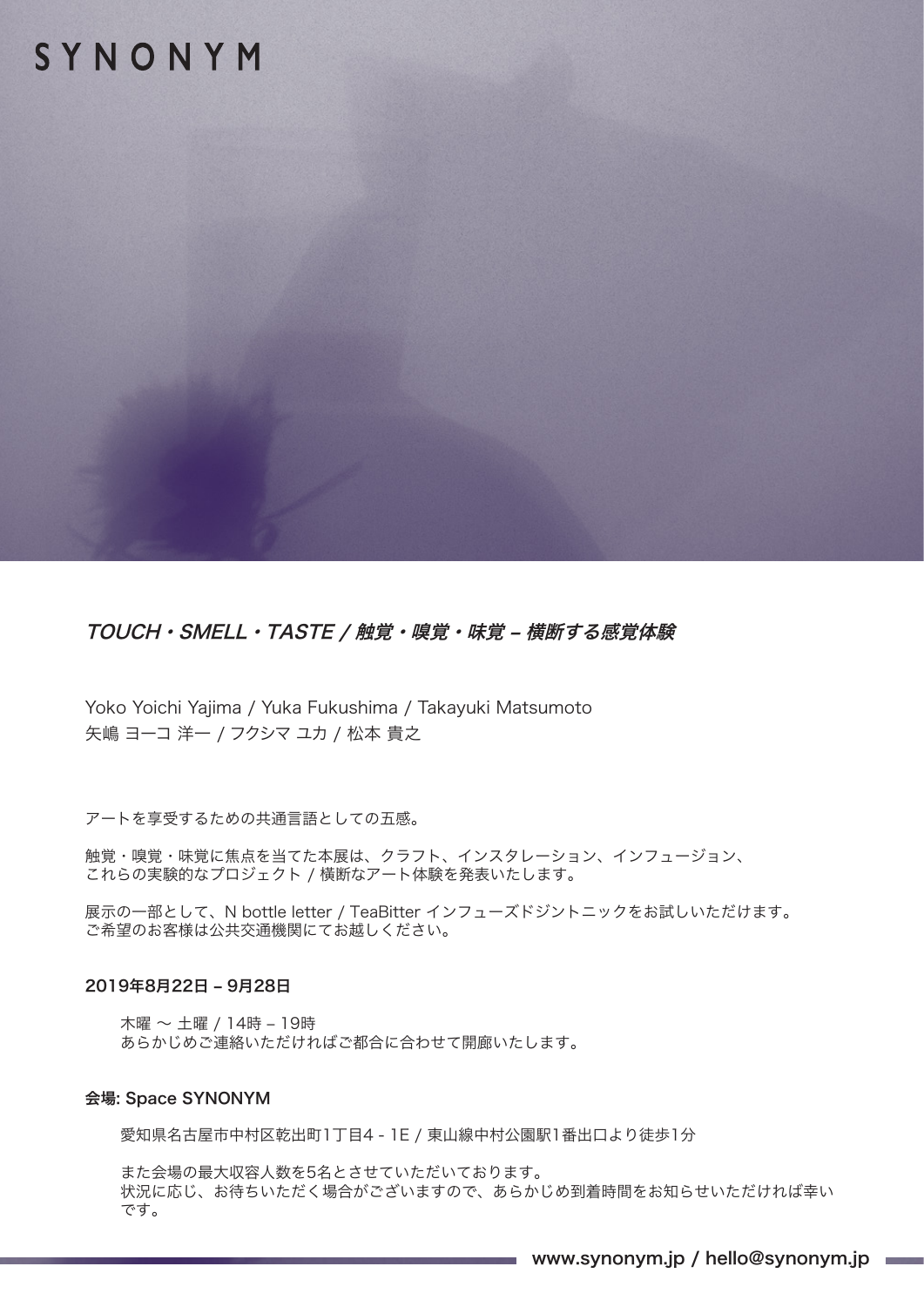### NOTES TO EDITORS:



### Touch 矢嶋 ヨーコ 洋一

山梨県出身。現在、岐阜県・土岐市在住。

自身のセクシャリティーを横断的に捉え活かすことで、プロダクトとしてのクラ フトからアートとしてのセラミックまで、陶芸というメディアを通じてジャンル を超えた自由な表現活動を行う。

これまでヨーコとして作ってきた彫刻物と、洋一として制作する器。本展では これらを組み合わせた「触覚」を共有いたします。



### Smell フクシマ ユカ

愛知県名古屋市出身、在住。 久保数政・ガブリエレ久保が率いる花阿彌ブルーメンシューレを通じ フラワーデザインについて学ぶ。2002年夏には渡欧、ドイツ国立花 き芸術専門学校ヴァイエンシュテファンにてヨーロッパの造形を体 験。2008年には、フラワーデザインの世界的第一人者:グレゴール レリッシュが審査員を務めたHanaami Competition入賞。

本展示はそれに先駆け、蒸留を着想としたインスタレーション、「嗅 覚」と記憶: プルースト効果をテーマとしたプロダクトを発表する。



#### Taste 松本 貴之

愛知県名古屋市出身、在住。 2006年 Bar N 名古屋市中区にオープン。 NではBARのディスプレイ の象徴ともいえるボトルのラベルを外されているため 名前やブランド で物を見るという浮き輪を使えず、訪れた人々は 自分自身で泳ぐこと を突きつけられる。そうして 徐々に自身で浮遊することの愉しみを感 知するような空間となっている

今回の展示では、彼の新たなプロダクト N bottle letterを発表。 (www.n-bottleletter.com) 彼自身の解釈で数式化させたインフューズジントニック/ TeaBitter ジ ントニックが展示会場での「味覚」体験として振る舞われます。

## SYNONYM

### About SYNONYM

「1億総アーティスト時代」と叫ばれ、人間の価値そのものがこ れまでにないスピードで変容していく現代だからこそ、作り手・ギ ャラリー・受け手との繋がりや自由な対話の場を創造したいと考 えます。

デザイン・クラフトから現代アートまでクリエイティブと言われる 分野を横断的に紹介し、皆様を日本から世界へと導くプラットフ ォームとして進化を続けていきます。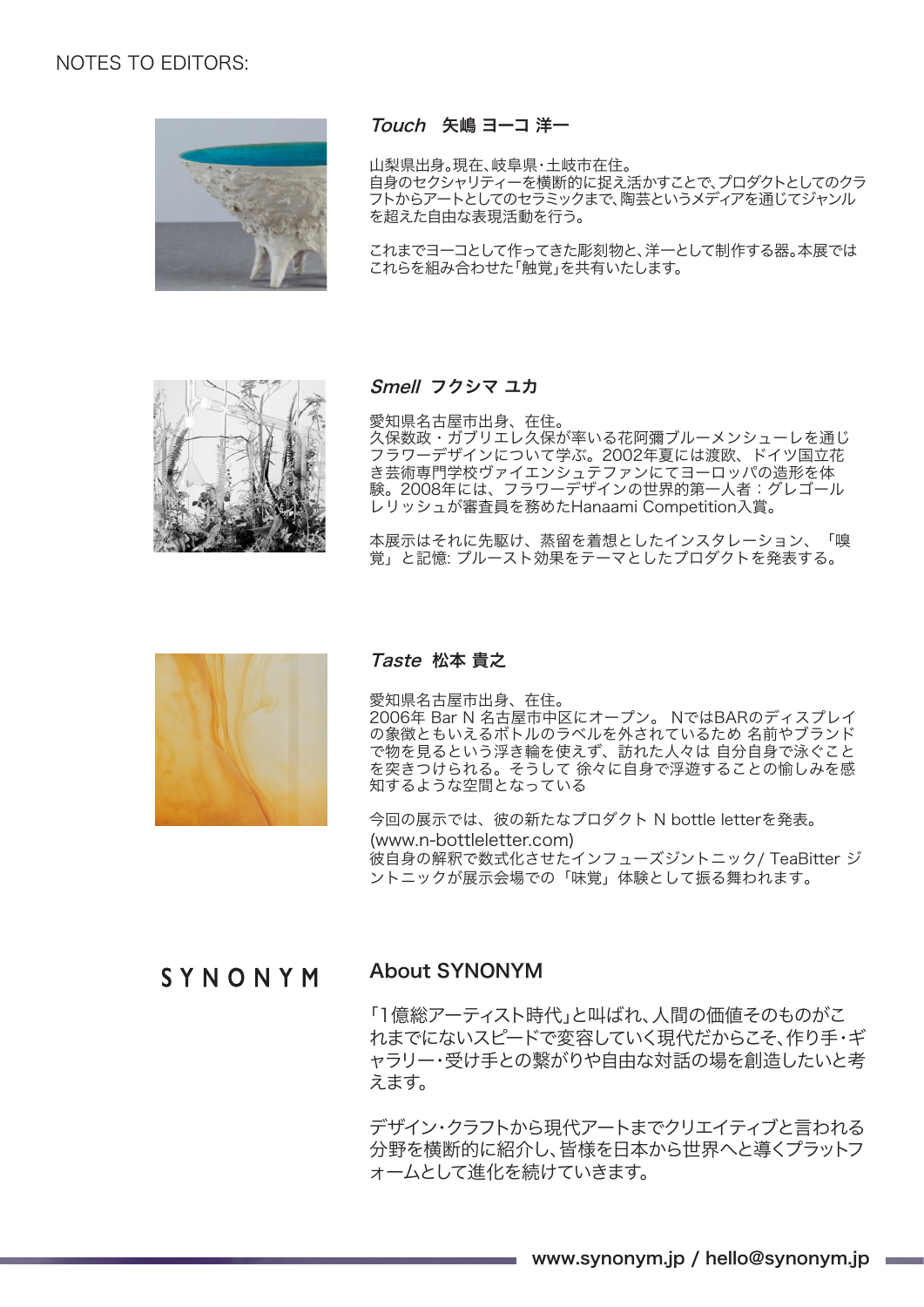# SYNONYM

## TOUCH・SMELL・TASTE / 触覚・嗅覚・味覚 – 横断する感覚体験

Yoko Yoichi Yajima / Yuka Fukushima / Takayuki Matsumoto 矢嶋 ヨーコ 洋一 / フクシマ ユカ / 松本 貴之

SYNONYM is delighted to announce our first curatorial interative showcase 'TOUCH・SMELL・TASTE', bringing together the works of Yoko Yoichi Yajima, Yuka Fukushima and Takayuki Matsumoto, the exhibition is inspired to re-evaluate the efficiency of five senses as a universal language.

As part of the exhibition, visitors are welcome to taste N bottle letter / TeaBitter – infused gin and tonic, please come by public transport if you wish.

### 22 Aug - 28 Sep 2019

Thursday – Saturday / 14 – 19 or upon appointment

### Venue: Space SYNONYM

1E, 1-chome-4 Inuidecho, Nakamura Ward, Nagoya, Aichi 453-0832

The space has limited capacity please contact us beforehand and let us know your time of arrival, we apologise for the inconvenience in advance.